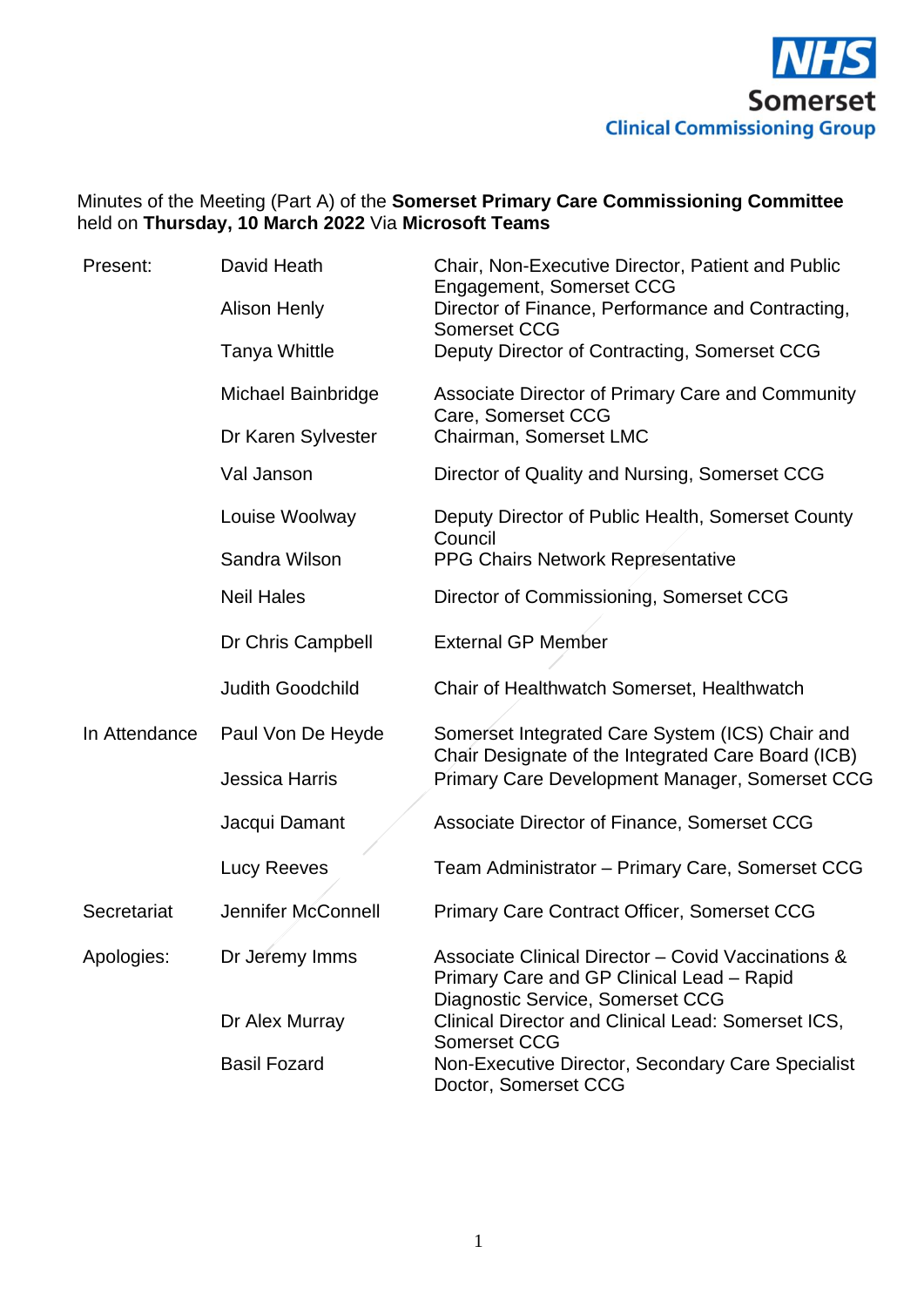### **PCCC 001/2022 WELCOME AND INTRODUCTIONS**

David Heath welcomed everyone to the Somerset Primary Care Commissioning Committee meeting; highlighting and welcoming those in attendance and observing today's meeting.

The main function of the Somerset Primary Care Commissioning Committee is to provide a forum for commissioning of primary medical services.

### **PCCC 002/2022 APOLOGIES FOR ABSENCE**

Apologies for absence were received as shown above.

### **PCCC 003/2022 REGISTER OF MEMBERS' INTERESTS**

The Somerset Primary Care Commissioning Committee was asked to review the register of interests, check for accuracy and declare any changes. There were no updates or changes declared.

### **PCCC 004/2022 DECLARATIONS OF INTEREST RELATING TO ITEMS ON THE AGENDA**

No Interests were declared.

## **PCCC 005/2022 MINUTES OF THE PART A SOMERSET PRIMARY CARE COMMISSIONING COMMITTEE MEETING HELD ON 8 DECEMBER 2021**

The Minutes of the Part A meeting held on 8 December 2021 were reviewed by the Somerset Primary Care Commissioning Committee. The Somerset Primary Care Commissioning Committee approved the minutes as an accurate record of the meeting, and these were subsequently signed by the Chair.

## **PCCC 005/2022 MATTERS ARISING**

The Committee reviewed the action log and had no further comments.

## **PCCC 006/2022 PRIMARY CARE NETWORK DEVELOPMENT**

Jess Harris gave an overview of the paper, providing updates on current development of Primary Care Networks (PCNs), where PCNs see their developing areas, key achievements and next steps.

As part of the commencement of the PCN programme, a framework was provided to support clinical leadership and PCN development. In Somerset, PCNs were allocated funding to choose from a list of options within the framework. Unfortunately, the Covid pandemic impacted the development work and ability of the PCN. However, PCNs focused on the response to the pandemic and mass vaccination which presented the opportunity to work together on a key area.

Jess Harris confirmed there is a Clinical Director for every PCN, all funded on a part time basis. This funding was increased to full time if the PCN were signed up to the mass vaccination programme. The Clinical Director provides the link to the wider system and to support this the Clinical Director Board has been created. The Clinical Director Board meets regularly, and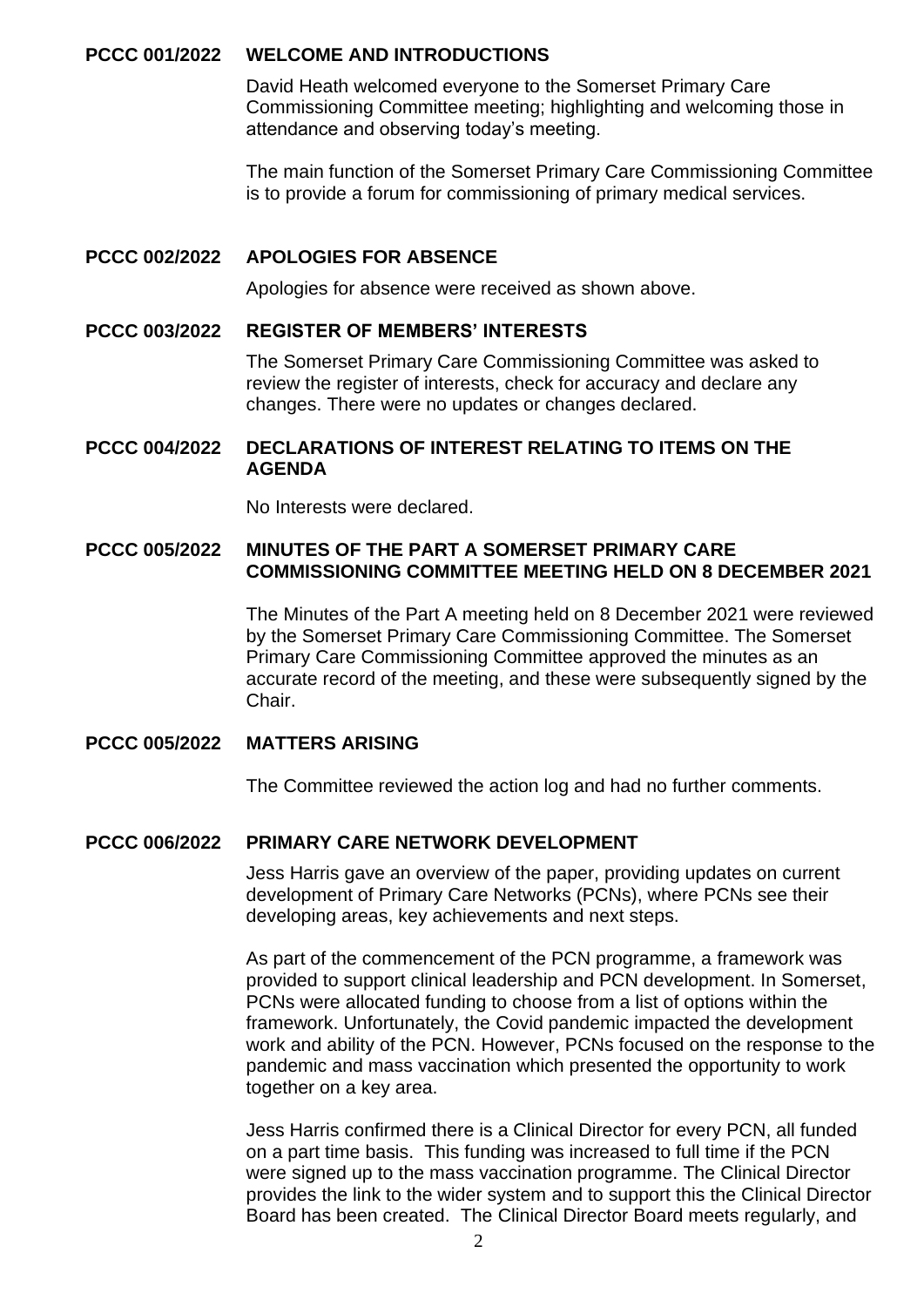feeds into the Somerset GP Board. It was noted that management leadership was required for the PCN to thrive.

Jess Harris highlighted the emergence of PCN Managers, which are a key role to the development of PCNs and provide invaluable support to Clinical Directors. The introduction of PCN Managers is now recognised nationally through the leadership funding. In 21/22 there was approximately £7m for workforce, to recruit to reimbursable roles for PCNs. Currently, PCNs are looking wider at clinical space for reimbursable roles aiming to create an overall sense of a team rather than fragmented across the practices.

Concerns were raised with additional staff including health and wellbeing coaches who have no qualifications. Michael Bainbridge provided assurance all health coaches are professionally regulated and follow a comprehensive programme in Somerset to ensure roles clearly specified.

Jess Harris highlighted the national matrix which was being introduced for the new financial year aiming to help PCN to self-assess where they are and what additional development is required. Locally we are looking to get the PCNs to complete a self-assessment but also state key achievements for the PCN.

Michael Bainbridge thanked Jess and the CCG Primary Care Team of the hard work to support Primary Care Networks providing examples of efforts above the minimum requirement, including creating comprehensive local handbooks with useful resources to support providers deliver national requirements.

Discussions were held around the PCN lead nursing workforce, which is still embryonic. It was confirmed that these nurses had had a positive impact and there was a desire to build on this initiative.

Further discussions were held on the patient focus of PCNs, with it being recognised that communication of the development of PCNs to patients would give some assurance. It was suggested that this could be done through the practice meeting with the PPG. Patients should also visibly see the difference through the development of PCNs with more resilience and greater access to more services.

There was an ask for the recommendations to include what does this mean in terms of investment, and for communication to include celebration of the success and achievements of the PCNs development. Suggestions were raised to nationally share successes and learnings with CCGs, to work innovatively and find solutions for similar demographics.

The Somerset Primary Care Commissioning Committee agreed to the recommendations noted in the report, and amended through the discussion.

### **PCCC 007/2022 FUTURE HEALTH AND CARE SERVICES AT VICTORIA PARK MEDICAL CENTRE**

Michael Bainbridge provided an overview confirming the practice closed in August 2021 due to clinical safety capacity issues. Somerset CCG had working extensively with the practice and other practices in the area to find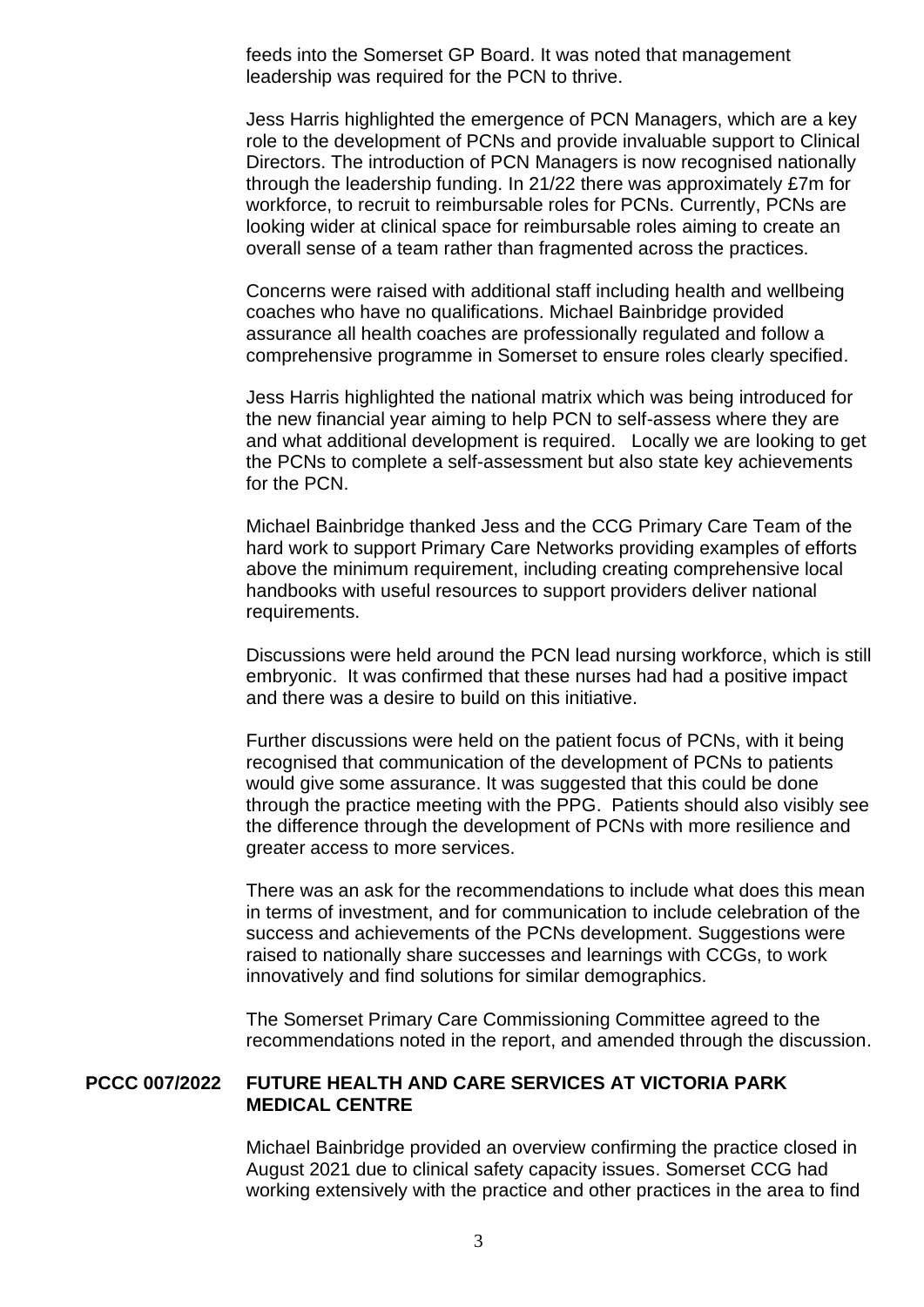a viable future for the Medical Centre and sadly this proved impossible with the practice unable to operate safely from Summer 2021.

The closure of Victoria Park Medical Centre raised questions about the future pattern of service delivery from Victoria Park premises. The Victoria Park Steering Group was created to look to the future and take forward plans and proposal how best to meet health care needs.

A face-to-face engagement meeting took place last Autumn at the community centre with a good attendance from patients, member of the public, counsellors and interested parties. The key message from the engagement event was the want for GP services to be re-established at the site. This information is being used to inform the process for looking at future service options to ensure the patient voice is represented in the process.

The options for the premises sites have been narrowed down to three broad proposals.

- 1. To support development of a health and well being hub to help local area to manage own health through prevention and self-help services.
- 2. To provide a range of community services particularly looking to support children and family's population in area but not exclusively.
- 3. To re-establish GP services

Michael confirmed the steering group were looking to see if the options could be combined to maximise the benefits for the patients and local communities. These options were taken to the engagement event in January, which resulted in a similar level of interest to see GP services delivered from the site. All options are being developed as quickly as possible with further engagement events in the future with aim to make a final decision.

Concerns were raised on the transport issue in the areas due to the premises being in an isolated area. It was recognised and confirmed these were being discussed within the steering group.

David thanked everyone involved for their efforts on this ongoing piece of work.

#### **PCCC 008/2022 PRIMARY CARE FINANCE**

Jacqui Damant provided an overview of the report, stating that this report represents the position as of end of January 2022. At January the total primary care delegated budget is £90.378m. This includes a non-recurrent allocation of £1.187m to support the Primary Care Covid-19 pandemic response, £0.290m relating to the Long Covid enhanced service and £1.581m Winter Access Funding. Jacqui noted that the report demonstrated a breakeven position on the delegated budgets, but noted there was a variance across allocation budgets with an under commitment on GP premises and over budget on Statement of Financial Entitlement claims for sickness and maternity cover.

Jacqui discussed the other primary care services budgets, which are currently forecasted to be £0.688m below plan for 2021/22. Local Enhanced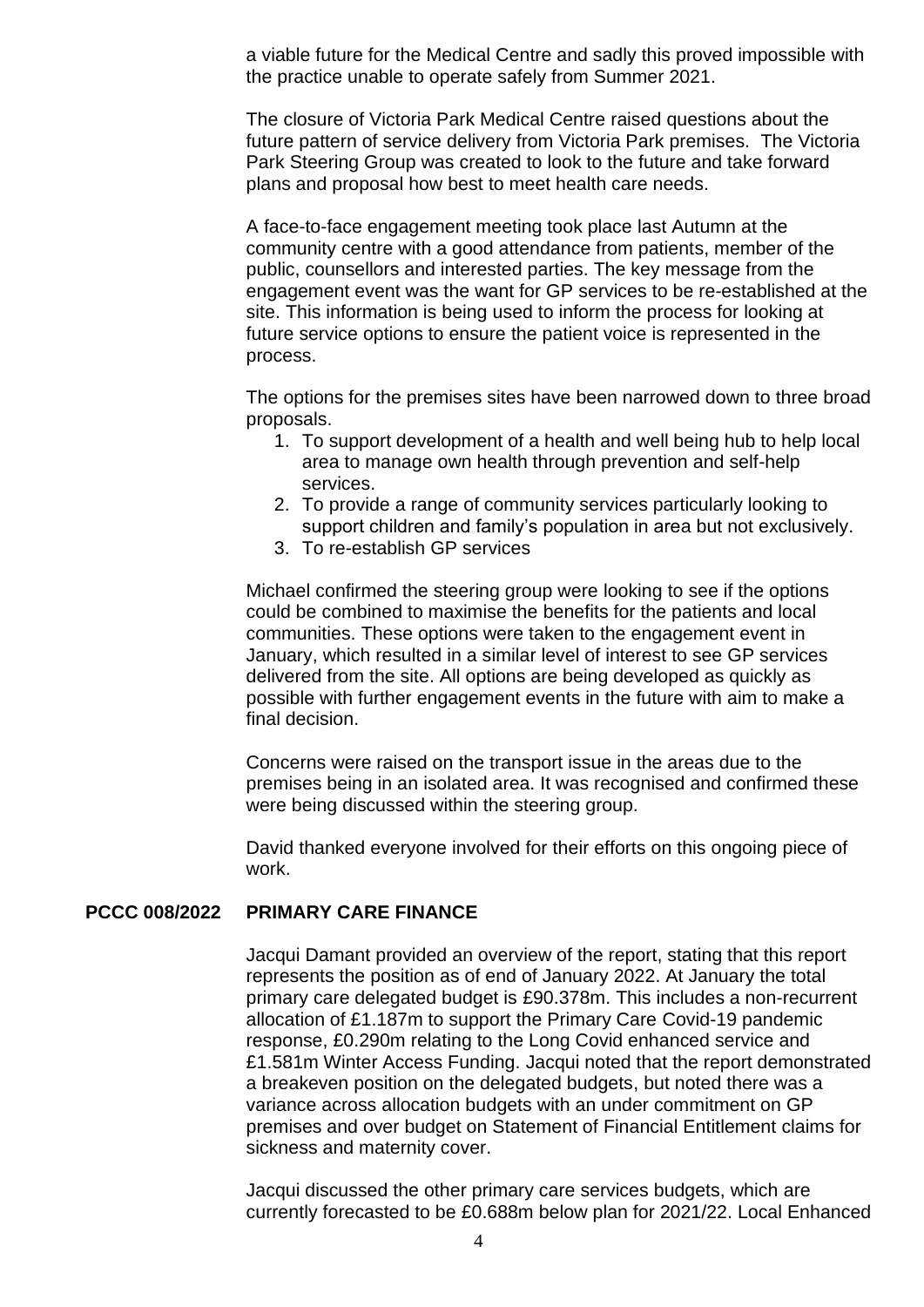Services are anticipated to deliver a total favourable variance against budget of £0.65m for 2021/22. The reported financial position reflects a reinvestment of this resource into Primary Care Improvement Schemes (PCIS), and a 5% uplift to enhanced services which was applied from January 2022.

The Somerset Primary Care Commissioning Committee noted the report.

#### **PCCC 009/2022 PRIMARY CARE UPDATE REPORT**

Tanya Whittle provided an overview of the Primary Care Update Report, firstly highlighting item 5 which informed the position in respect of West Coker Medical Practice and their practice boundary. It had come to light that decisions that were made in 2016 with NHSE had not been enacted within the contract. Tanya confirmed that there was now an agreed contract boundary between both commissioner and provider.

Tanya highlighted the current temporary 3-month list closure at West Coker as a result of a recent resignation of a salaried GP and challenges recruiting into this role. Somerset CCG is working with the practice in terms of future sustainability and supporting them through CCG initiatives and confirmed that the practice now had a regular locum in place.

Tanya highlighted the outcome from the extraordinary Primary Care Commissioning Committee in January 2022, where it was agreed that Burnham and Berrow Medical Centre would have a 12 month list closure. Somerset CCG continue to hold regular meetings to aid development of the practices sustainability plan as well as working with neighbouring practices to assess the impact. Tanya confirmed Burnham and Berrow Medical Centre have only refused registration to a small number of patients currently. There is currently no intelligence shared from PALS or practices on patients having difficulty registering with other neighbouring surgery. Sandra confirmed of an incident with an individual who is having difficult to register.

**Action**: Sandra to forward to Tanya details of an individual situation of patient difficulty registering in Burnham and Berrow area.

Tanya highlighted the good progress that had been made regarding the flu vaccination programme for front line workers and over 65's, however less progress had been made for at risk groups.

Reflecting discussions held at the Primary Care Operational Group several applications have now been received at the CCG to transfer from PMS to GMS contracts. These applications are currently being progressed. There is no financial difference between the structures. The main rationale for practices to transfer relates to protection regarding national negotiations around GMS practice and therefore posing less risk.

Finally, Tanya highlighted the results of the internal audit, confirming the highest rating for assurance against the NHS framework was rewarded. The Audit covered locum reimbursements, rent reviews and the additional roles scheme. The BDO framework assessed both the design and operational effectiveness of the systems covered by the audit. The design domain has been rated as Substantial assurance, the highest available, with operational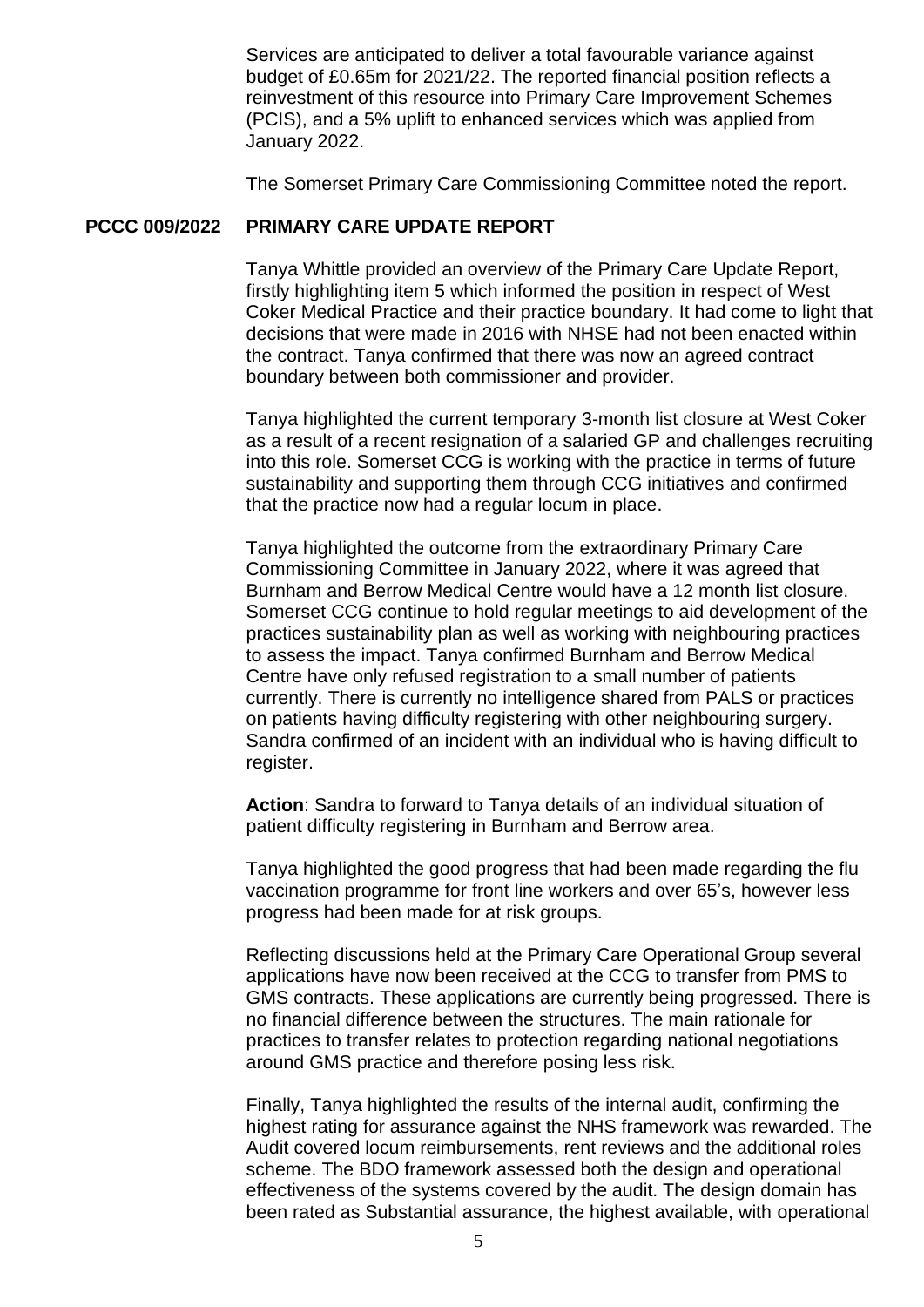effectiveness domain assessed as Moderate assurance. The reason for the reduced assurance in the operational effectiveness domain is connected to the rent reviews process. The audit has highlighted the impact of pausing the process for 6 months during 2021/22 in response to the national mandate to prioritise services and channel available resource into the pandemic. By taking this approach there are several overdue rent reviews and the operation of the process inherited from NHS England, including the database, has not been prioritised for review since taking on delegation in April 2019. The CCG has accepted the findings with a strong commitment to reach a substantial level of assurance through the delivery of an action plan before the end of quarter one in the 2022/23 financial year. Tanya thanked the Primary Care team for their hard work and dedication.

The Somerset Primary Care Commissioning Committee noted the report.

### **PCCC 010/2022 PRIMARY CARE QUALITY**

Val Janson provided an overview of the Primary Care Quality report, reflecting that the team continue to monitor the PALs contacts, Healthcare Professional Feedback and Complaints. Val empathised the want to encourage professional feedback to take further into the system and confirmed that Emma Savage was taking these forwards utilising quality improvement methodology. Q3 saw a decrease in PALS contacts experiencing access difficulties. Incidents have seen an increase however this is due to retrospective recording of incidents relating to the closure of Victoria Park Medical Centre. It was noted the increase in number of complaints is a national trend. Complaints are a function still held by NHSE,

Val provided detail of the successful projects currently being undertaken by the Primary Care Lead Nurse role, noting they currently work one day a week. The first project Proxy Digital Access: working with Care Home Managers, Pharmacist and Digital Outreach Team, to improve communication and patient safety. This project is hoped to be rolled out. Tanya informed this was discussed at the Primary Care Operational Group earlier that week and although there were some challenges with funding for the full business case, next steps have been agreed.

Val confirmed that recruitment to the Primary Care Quality Lead role was ongoing, as initial recruitment was unsuccessful. The Primary Care Quality nurse will continue to undertake role until end June 2022.

The CCG Infection Prevention & Control (IP&C) Team updated the NHS Outbreak Portal with information received from the submitted IIMARCH Forms provided by practices. Community transmission appeared to be the main cause rather than transmission within the practice.

CQC are continuing to support Burnham and Berrow and have an action plan in place.

The Medicine Management Team are providing support to Frome Medical Centre.

Val informed the Committee that the Primary Care Dashboard was now in place – this was being reviewed to see what indicators would be helpful to provide update to committee